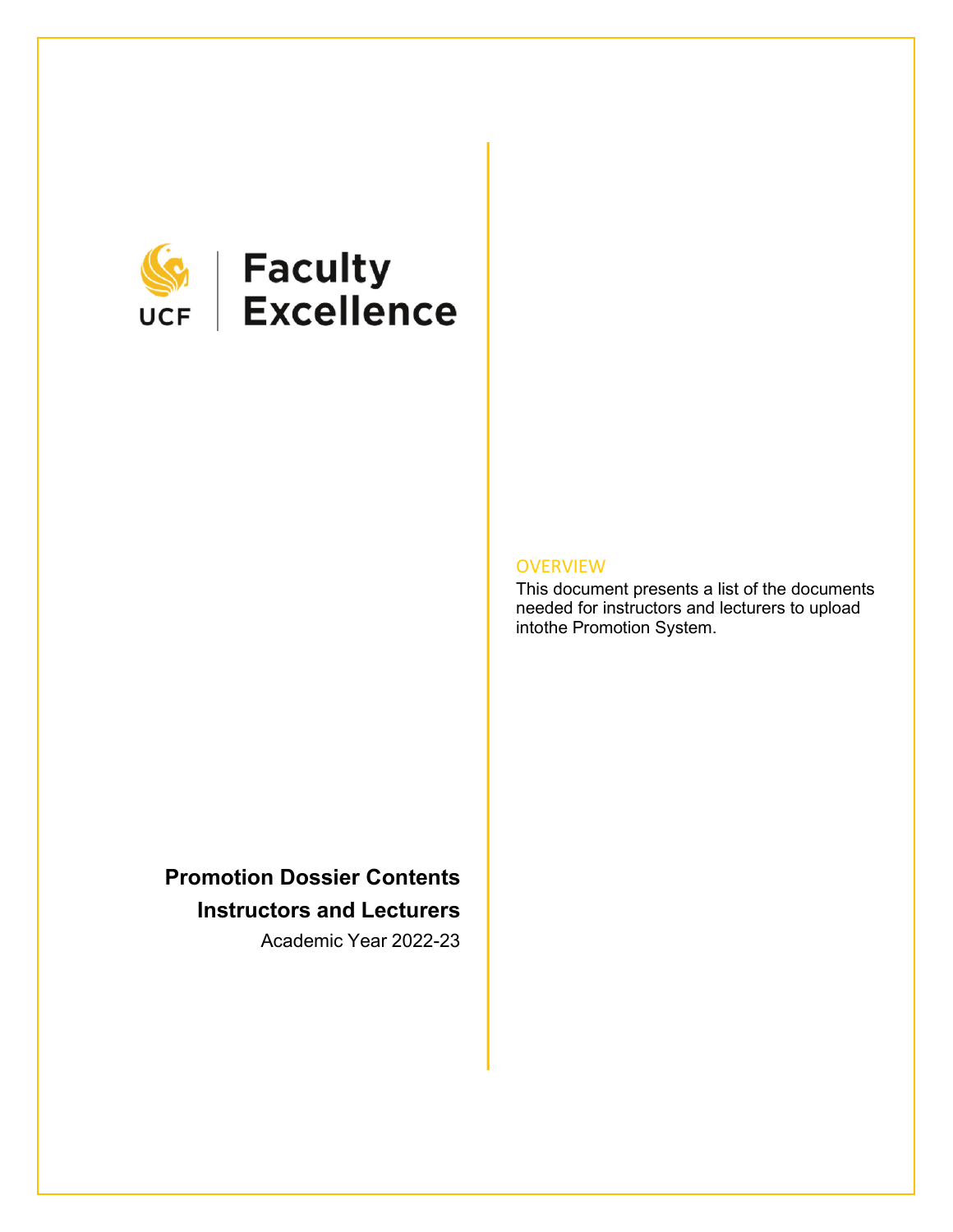#### **Contents**

| 1.  |  |
|-----|--|
| 2.  |  |
| 3.  |  |
| 4.  |  |
| 5.  |  |
| 6.  |  |
| 7.  |  |
| 8.  |  |
| 9.  |  |
| 10. |  |
| 11. |  |
| 12. |  |
| 13. |  |
| 14. |  |
| 15. |  |
| 16. |  |
| 17. |  |
| 18. |  |
|     |  |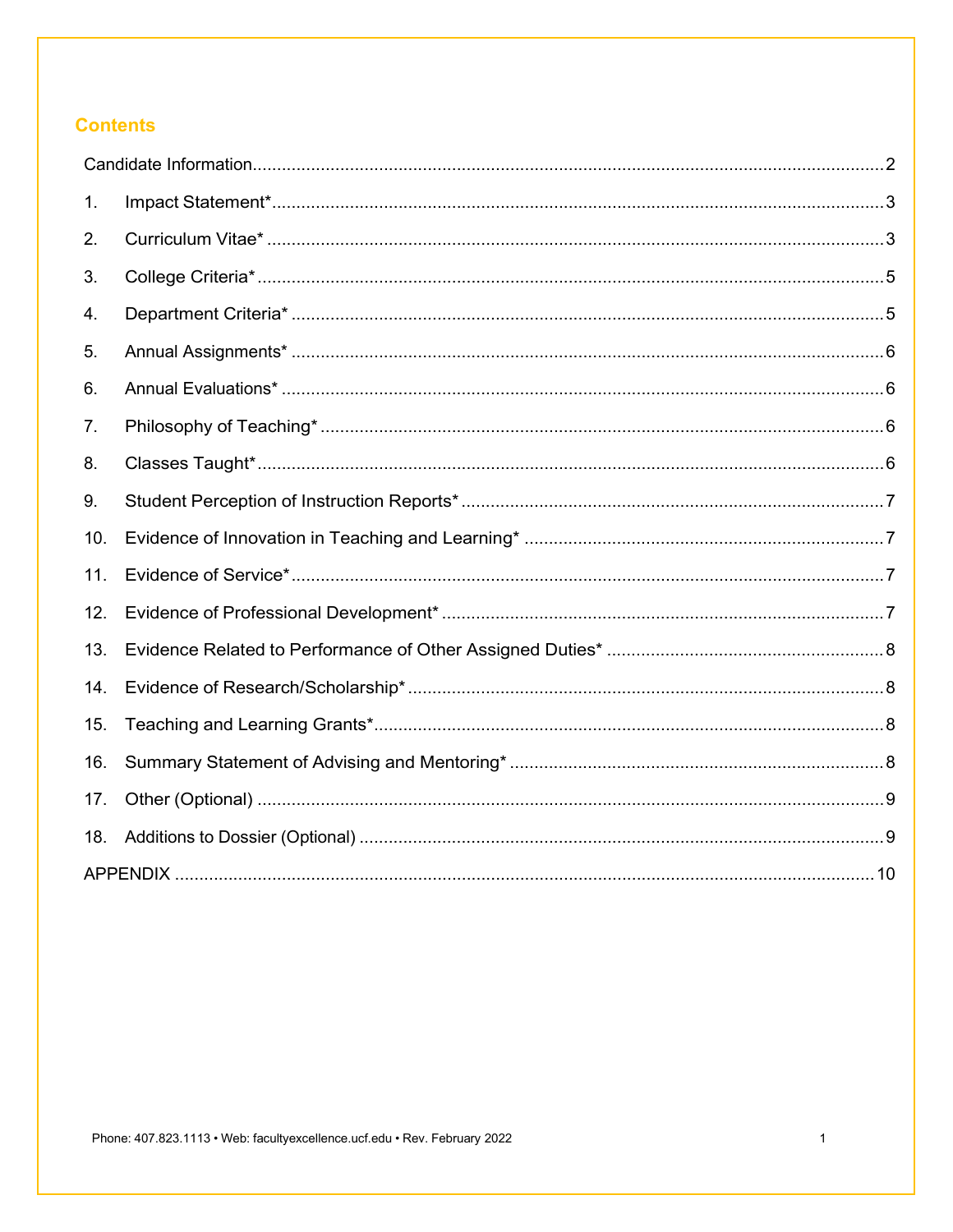#### **Important:**

- Please do not use Adobe Portfolio, use standard pdf.
- File size maximum for each uploaded attachment is 40 MB.
- The filename should be no more than 40 characters, including spaces.
- Recommend naming your file to match attachment name.
- Each attachment item is a single pdf.
- No changes can be made the original materials once the dossier is submitted, however, additions to your dossier are allowed at any time after submission, up until Provost review process begins.
- Items indicated by an asterisk (\*) are required.
- Promotion system is accessed through [MyUCF.](https://my.ucf.edu/psp/IHPROD/EMPLOYEE/EMPL/?cmd=login)
- Promotion system Candidate Navigation Manual is located under["Resources.](https://facultyexcellence.ucf.edu/promotion/)"
- Starting and Updating Your P&T Dossier is available within "Video" [Tutorials.](https://facultyexcellence.ucf.edu/promotion/)"

#### <span id="page-2-0"></span>**Candidate Information (Automatically Populated)**

*Note: Candidates must certify contents by selecting corresponding statements for the accuracy of reported publications, contracts, and grants.*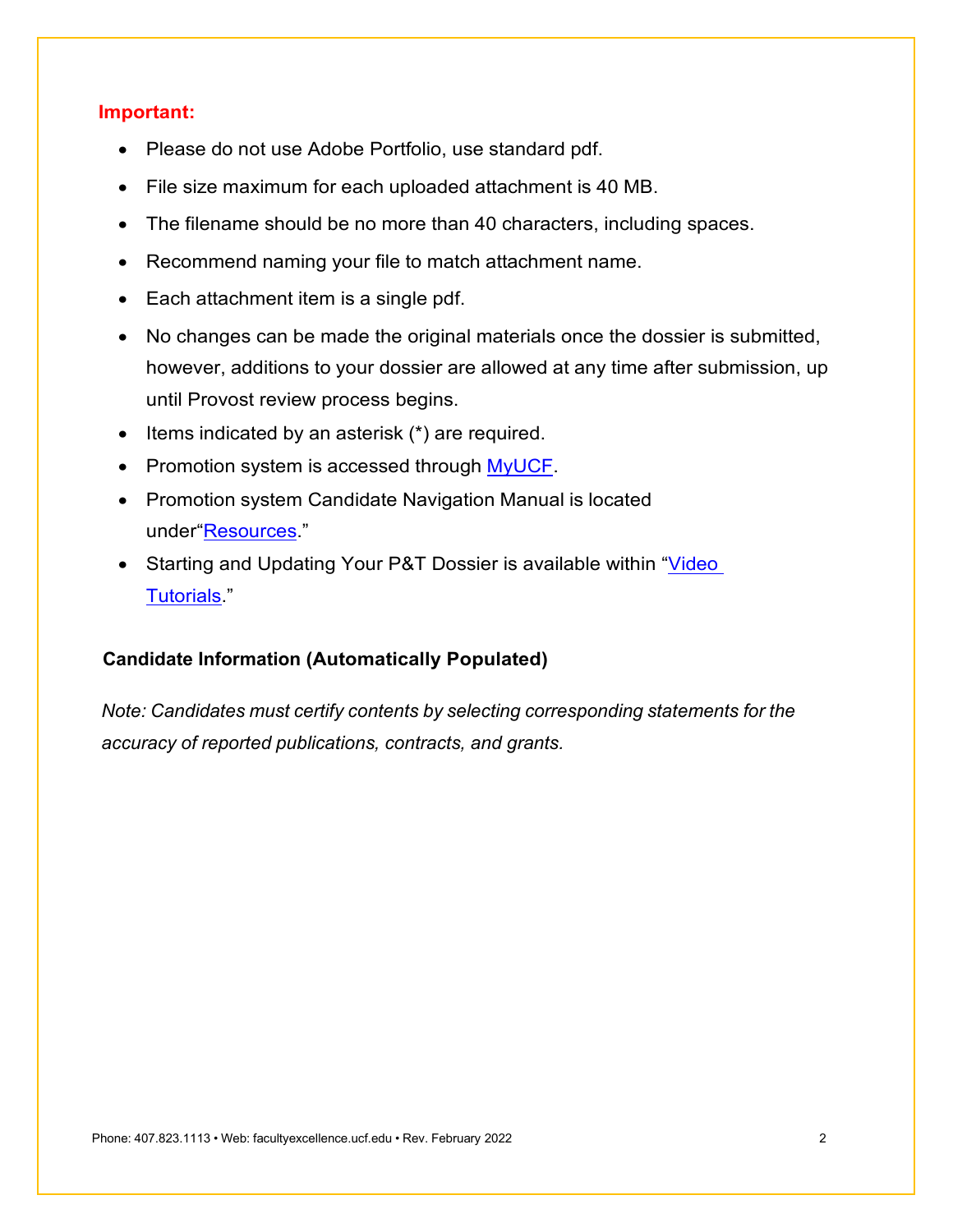#### **Dossier Attachments**

#### <span id="page-3-0"></span>**1. Impact Statement\***

A **one-page** summary that highlights the *impact* of your teaching to include classroom innovations, teaching philosophy, and contributions to curriculum development.

If applicable, faculty with research, creative activity, and administrative assignments are encouraged to include related impacts within this statement.

*Note: Please make sure your statement is clear and concise for all reviewers.* COVID Impact Statements are uploaded within "Other."

#### <span id="page-3-1"></span>**2. Curriculum Vitae\***

Include your *most current vita as of the day you submit your dossier.* The vita should be thorough, concise, organized, and complete. Throughout the CV, please spell out acronyms prior to their use.

**Note:** *Candidates are encouraged to work with their department chair, director, or unit head on crafting their CV.*

While there is no one template or model for crafting a CV, the types of information that may be important to consider including in your CV are the following:

- Educational background
- Employment history
- Honors and awards:
	- $\circ$  Separate internal awards and honors (e.g., incentive and excellence awards) from external awards and honors (e.g., received from professional associations).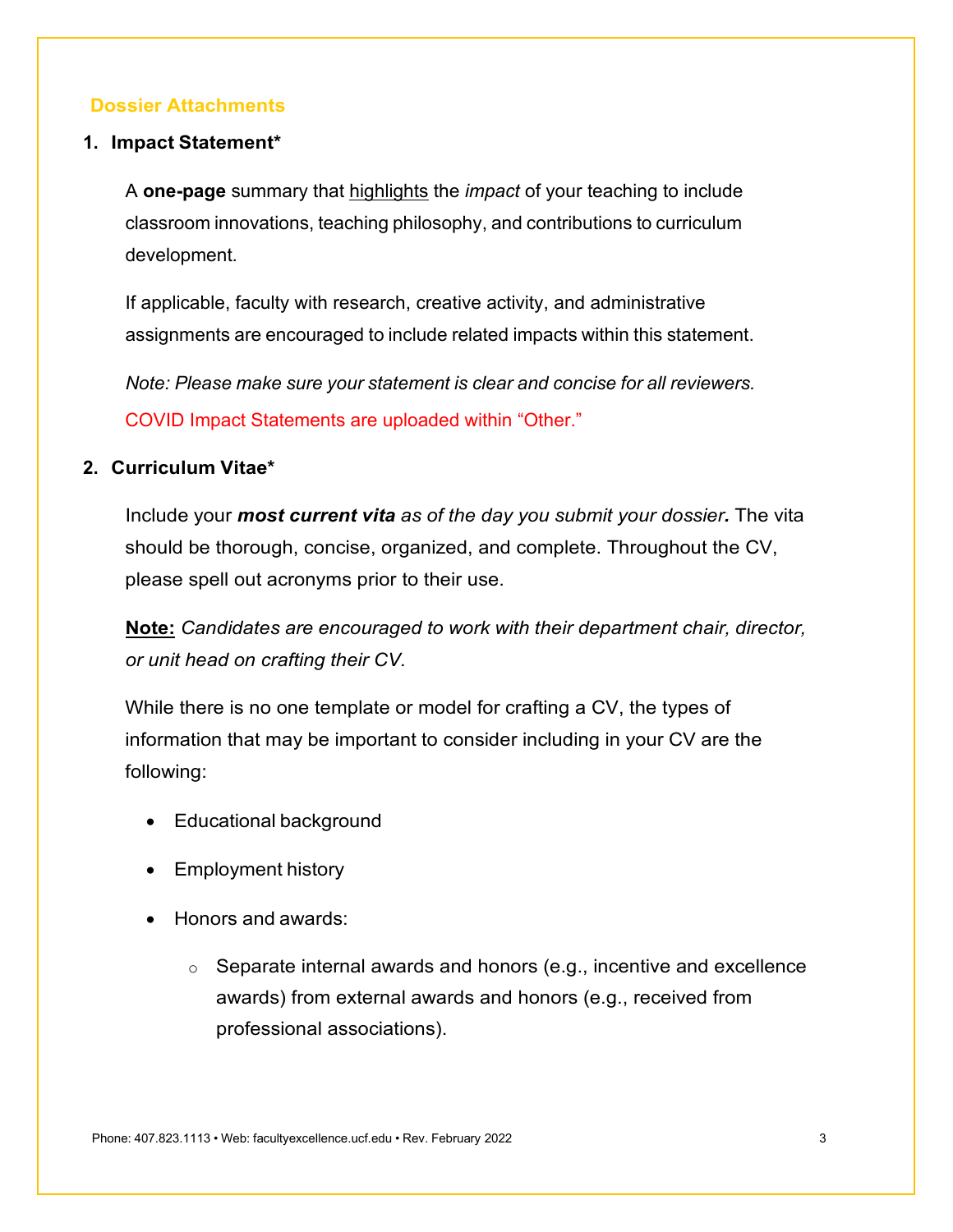- o External awards: provide brief details to assist the reviewers in understanding the significance of the honor (e.g., "Selection for this award is based on teaching impact over a three-year period. One recipient, from a membership base of 10,000 scholars, is selected each year.")
- Research and creative activity (if applicable)
	- o Publications
		- Present in accepted bibliographic style of your academic discipline with complete citations.
		- Provide a statement to assist reviewers that explains author order in works that include multiple authors, e.g., first author indicates greatest importance of contribution, student authors are listed first in publications, publications are presented in alphabetical order).
		- **Denote student authors by asterisk, underline, or other reference.**
		- Publications should be organized by category of work (e.g., refereed publications, non-refereed publications, books, proceedings, reviews, notes, letters), and sorted by date of publication beginning with the most recentwork.
		- Peer-reviewed publications should be presented separately from non-refereed publications.
		- Specify work that is accepted and in press, with estimated date of publication.
	- Awarded contracts and grants
		- Include source of grant, role (e.g., Principal Investigator, Co-Principal Investigator, senior personnel), percentage of credit (not indirect credit) assigned within UCF, funded amount of the grant or contract, and timeframe of funding distribution.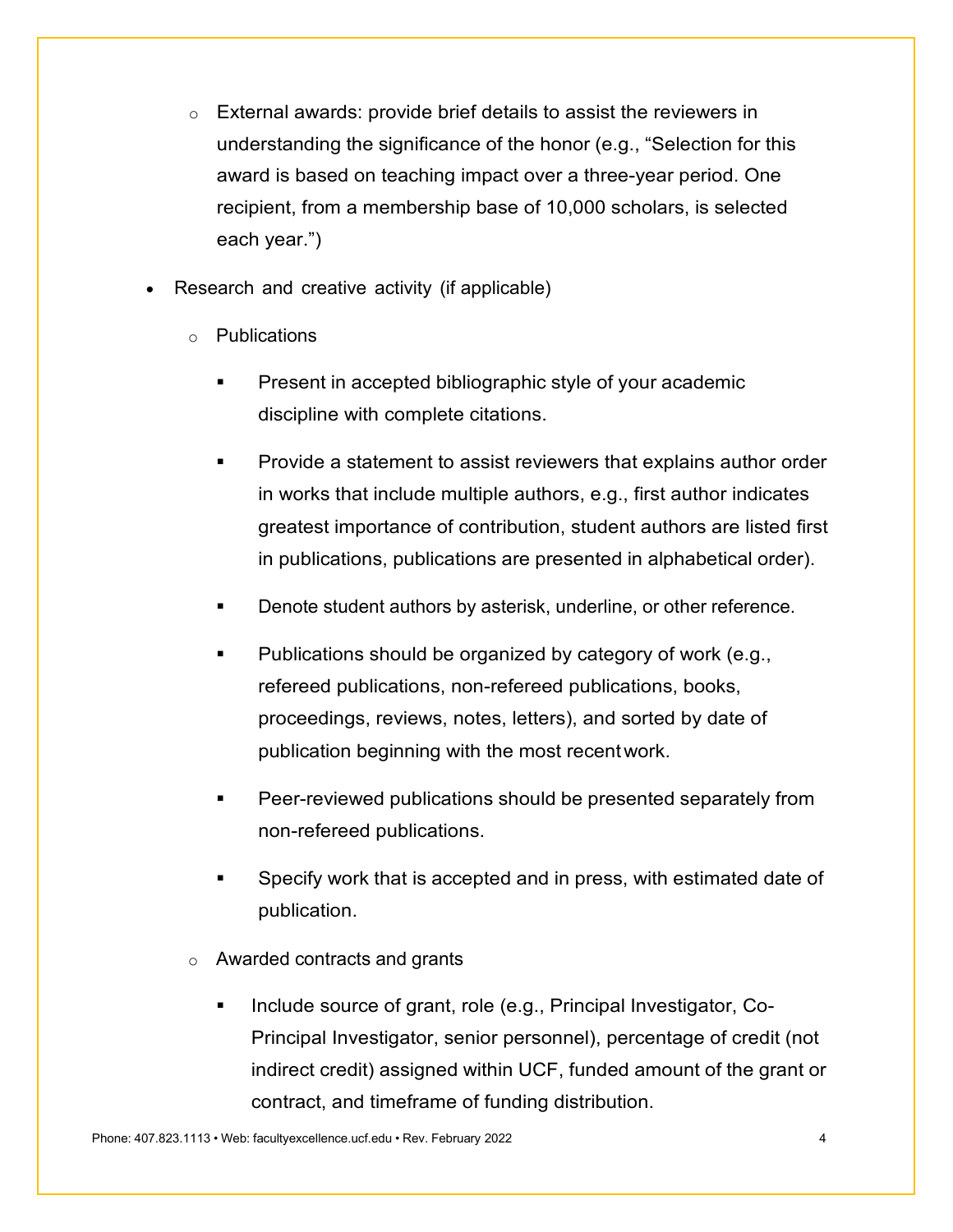- o Presentations
	- Separate presentations by type (e.g., invited, international, national, regional, state).
- $\circ$  Other research and creative activity as appropriate.
- Teaching activity
	- $\circ$  List of courses taught and additional information that may help in contextualizing your instructional activity (e.g., formats taught online, hybrid, face-to-face).
	- o Theses and dissertations directed.
	- $\circ$  Other teaching and instructional activity as appropriate.
- Service activity
	- $\circ$  College, professional, university, and community service (including relevant service to public schools).
- Other information as applicable to your discipline.

#### <span id="page-5-0"></span>**3. College Criteria\***

Approved College criteria are available [here.](https://facultyexcellence.ucf.edu/promotion/criteria/)

**Note:** If you do not have approved college criteria, please upload a blank page indicating N/A.

#### <span id="page-5-1"></span>**4. Department Criteria\***

Approved Department criteria are available [here.](https://facultyexcellence.ucf.edu/promotion/criteria/)

**Note:** If you do not have approved department criteria, please upload a blank page indicating N/A.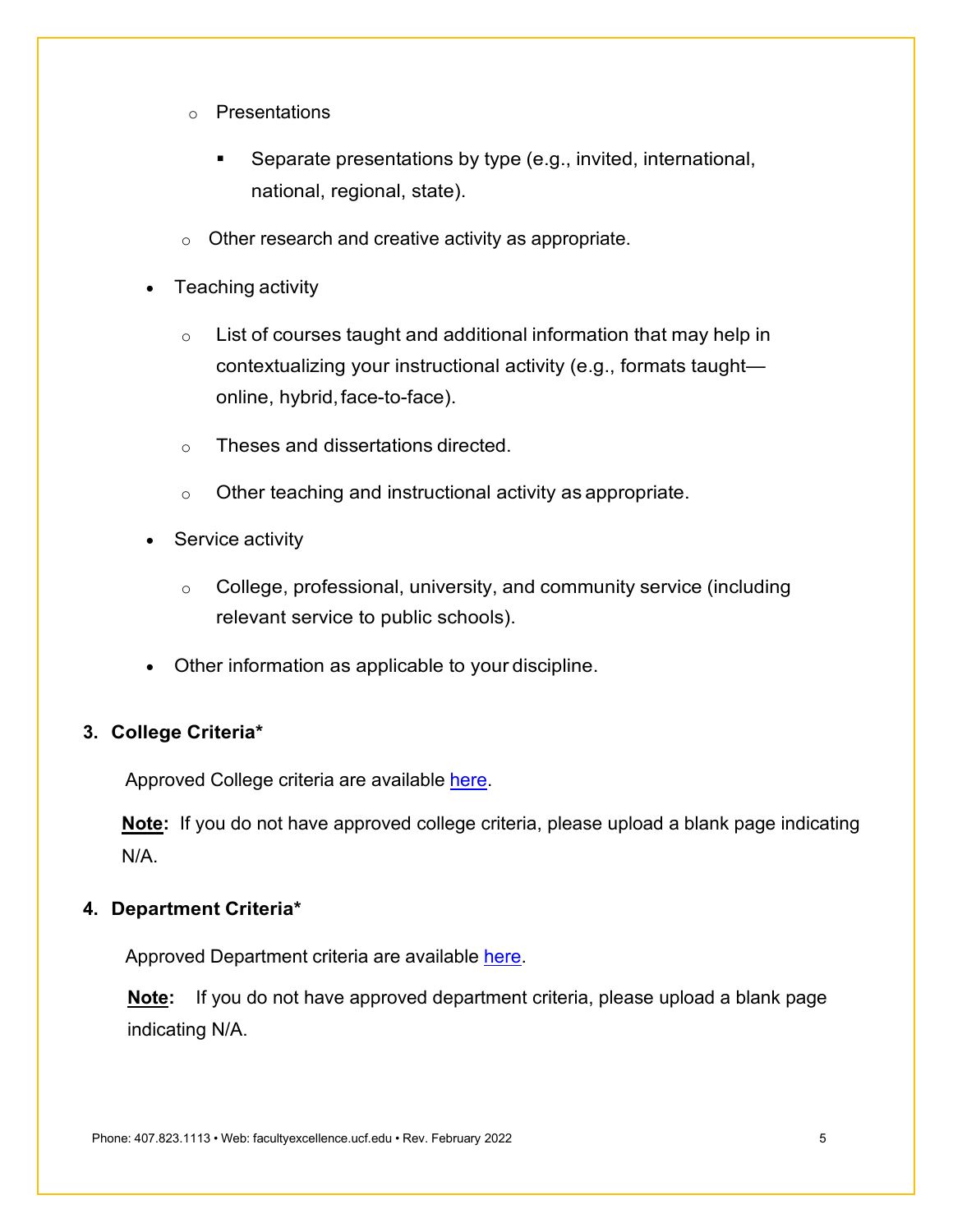#### <span id="page-6-0"></span>**5. Annual Assignments\***

**Single pdf** of the following:

- Summary table (example in Appendix)
- Assignments by year for all teaching, research, service, and administrative duties (if applicable).
- Associate instructors and lecturers: Please provide all annual assignments since last promotion, or since hire.

#### <span id="page-6-1"></span>**6. Annual Evaluations\***

**Single pdf** of the following:

- Summary table (example table in Appendix) of overall rating (e.g., outstanding, above satisfactory) in each area of assignment,
- Complete, signed, final versions of annual evaluations since arriving at UCF or last promotion.

#### <span id="page-6-2"></span>**7. Philosophy of Teaching\***

Include a **one to two-page** summary of your teaching philosophy.

#### <span id="page-6-3"></span>**8. Classes Taught\***

Include a summary of classes taught in the last five years. This information is located in the Pegasus Portal at: [Pegasus](https://pegmineprod.ikm.ucf.edu/SASLogon/login?service=https%3A%2F%2Fpegmineprod.ikm.ucf.edu%2FSASPortal%2Fj_spring_cas_security_check) Portal

Once logged in, on the left-hand column select "Course Info," then "Faculty Courses" followed by college and department. Select the semester, then select "View report."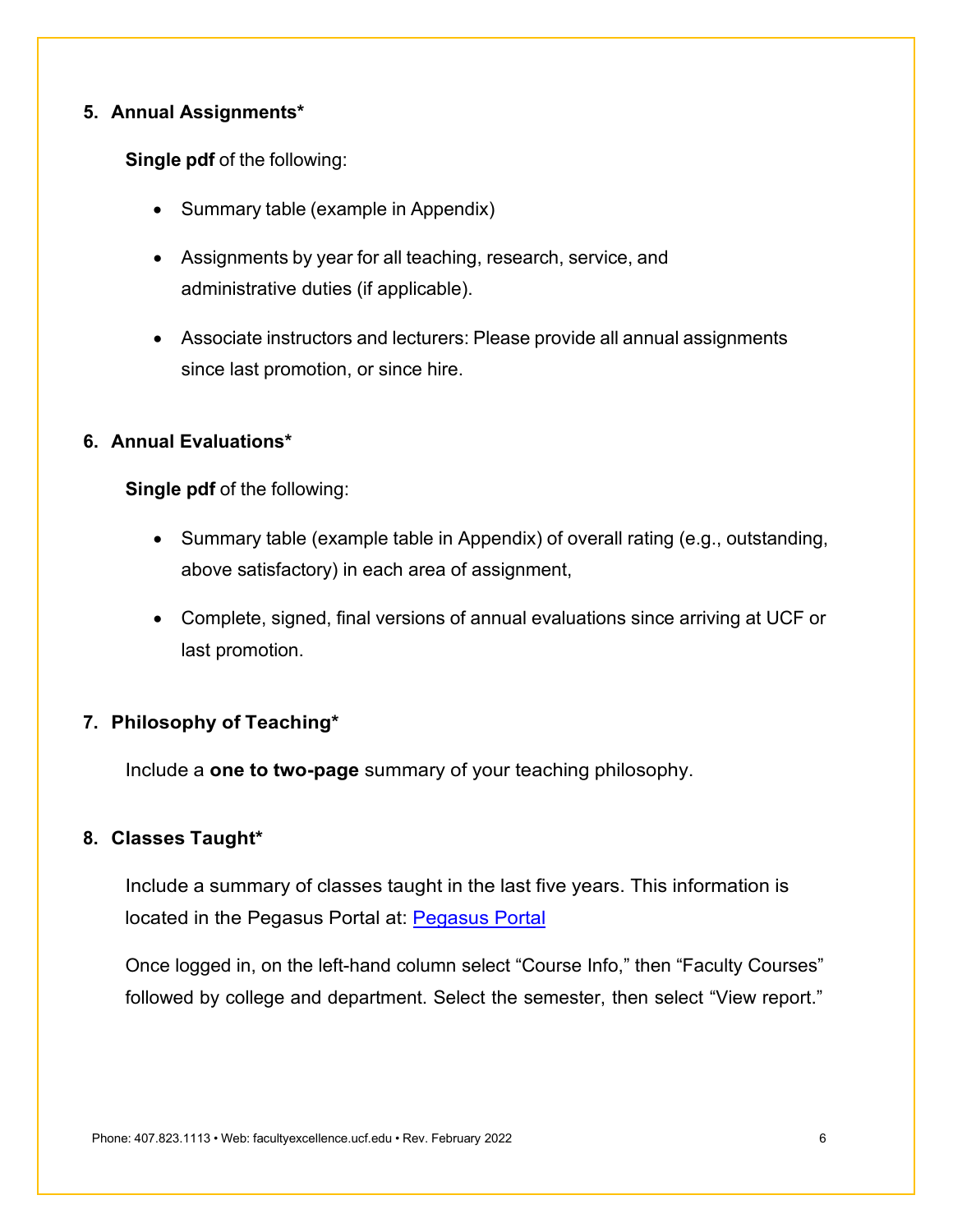#### <span id="page-7-0"></span>**9. Student Perception of Instruction Reports\***

Summary table for Student Perception of Instruction (SPoI) (example table in Appendix) that lists the overall mean for each evaluation period for the department, the college, and yourself.

The table is followed by the last five years of student perception of instruction (SPoI) reports.

 $\checkmark$  If student comments are cited from a course, all comments from the course must be included.

#### <span id="page-7-1"></span>**10. Evidence of Innovation in Teaching and Learning\***

Upload a **one to two-page** summary of your teaching and learning innovations, along with relevant materials (e.g., syllabi, learning activities).

#### <span id="page-7-2"></span>**11.Evidence of Service\***

Provide a **one to two-page** summary of your service activities that includes, service to the college, university, profession, and community, and any other information you deem relevant (e.g., email, invitation letter, thank you letter).

#### <span id="page-7-3"></span>**12. Evidence of Professional Development\***

Include a **one to two-page** summary of your professional development for the last five years, along with any relevant materials.

 $\checkmark$  If not applicable, please upload a blank page indicating N/A.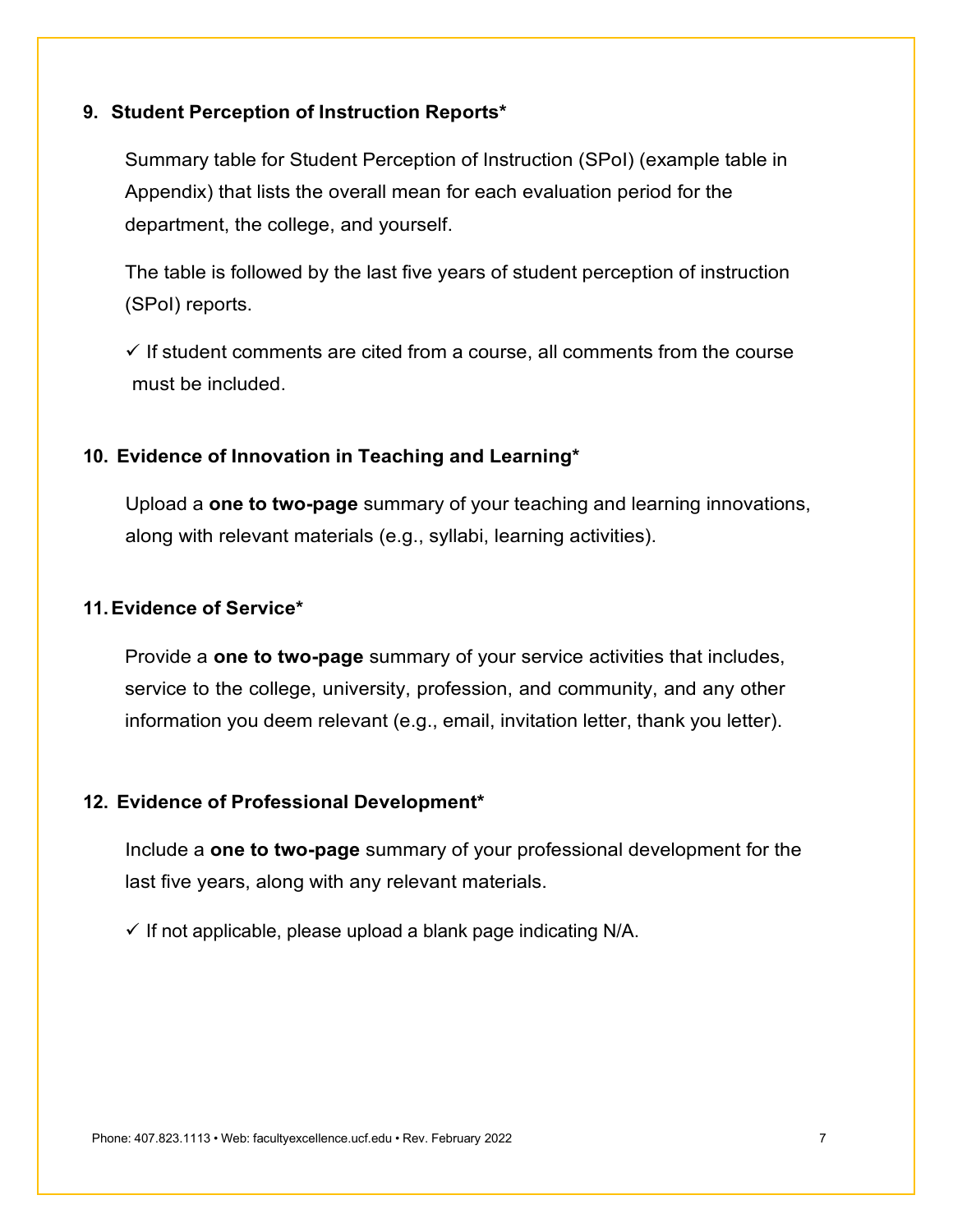#### <span id="page-8-0"></span>**13. Evidence Related to Performance of Other Assigned Duties\***

Include a **one to two-page** summary statement of other assigned duties (e.g., an administrative assignment, if applicable).

**Note:** If you do not have other assigned duties, please upload a blank page indicating N/A.

#### <span id="page-8-1"></span>**14. Evidence of Research/Scholarship\***

Include a **one to two-page** summary of your research/scholarship accomplishments, if applicable. Please include Aurora report; directions are available in the Appendix.

**Note:** It is not necessary to upload an entire book, article, audio or video recording. You may link to an external source to support your activities (e.g., SoundCloud, YouTube, Vimeo, OneDrive). If you link to an external source, place the link in the pdf document and *include the following statement* for reviewers: "Please copy and paste each link into your web browser to view the external source."

**Note:** If you do not have evidence of research/scholarship accomplishments, please upload a blank page indicating N/A.

#### <span id="page-8-2"></span>**15.Teaching and Learning Grants\***

Include a **one to two-page** summary of your grant activity, if applicable, along with relevant materials.

**Note:** If you do not have grant activity, please upload a blank page indicating N/A.

#### <span id="page-8-3"></span>**16. Summary Statement of Advising and Mentoring\***

Include a **one to two-page** summary statement of your advising and mentoring activities for the last five years, if applicable, along with relevant materials. **Note:** If you do not have advising and mentoring activities, please upload a blank page indicating N/A.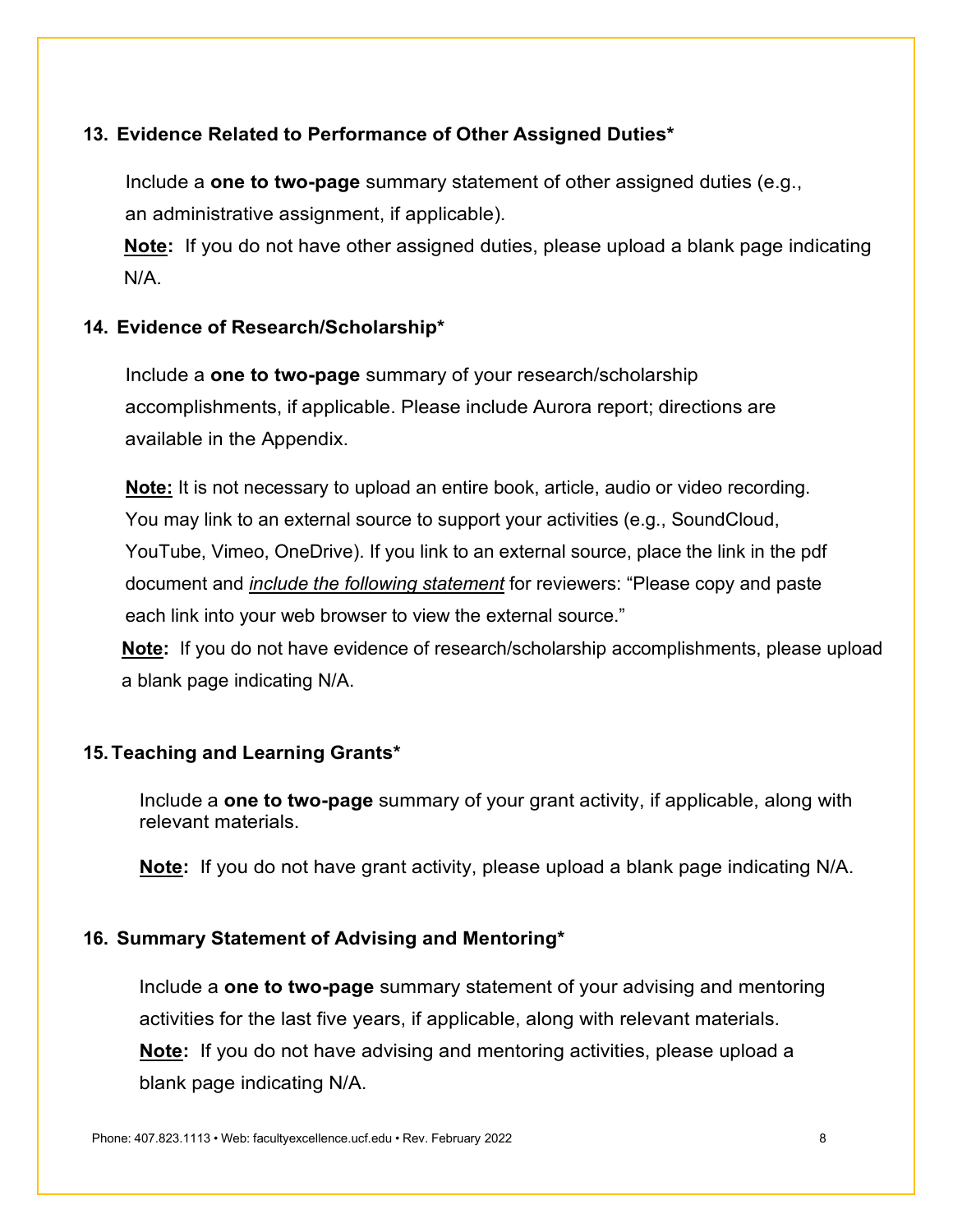#### <span id="page-9-0"></span>**17. Other (Optional)**

Use this section to upload a single PDF of information unrelated to attachments 1 *(Summary Statement)* through 16 *(Summary Statement of Advising and Mentoring).*

#### <span id="page-9-1"></span>**18. Additions to Dossier (Optional)**

Additions to the dossier are allowed until the provost, or designee begins review.

Please use the corresponding section(s) for new activity (e.g., new awards, publications, recent professional recognition). The sections will not appear until the dossier is submitted.

#### **2a. Curriculum Vitae**

New accomplishment text should be highlighted.

- **3a. College Criteria**
- **4a. Department Criteria**
- **5a. Annual Assignments**
- **6a. Annual Evaluations**
- **10a. Evidence of Innovation in Teaching and Learning**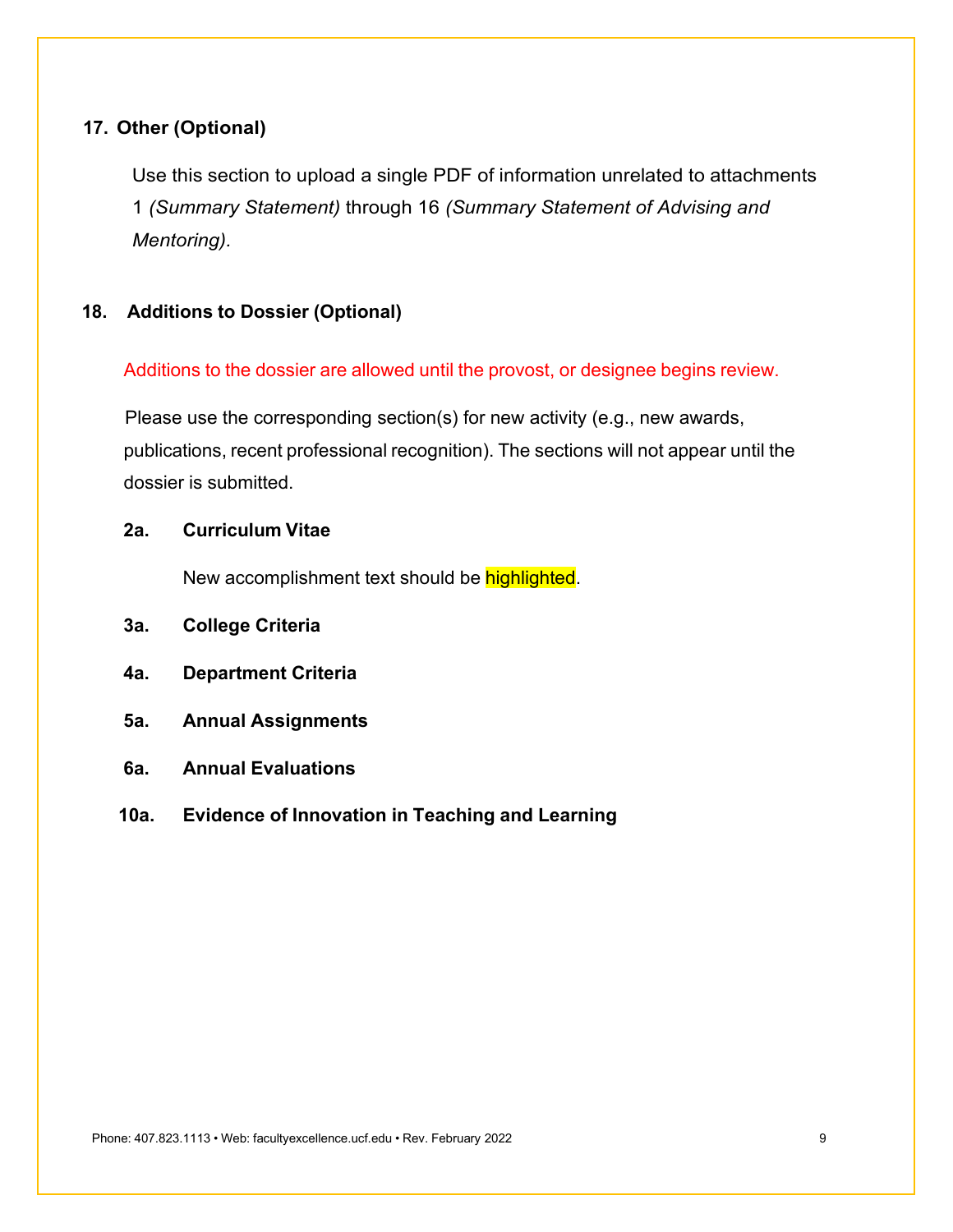#### **APPENDIX**

<span id="page-10-0"></span>*The following tables are examples of how to present data; exact formatting is not necessary.*

#### **Annual Assignments Summary**

|                 |          | % FTE Assignment |         |       |
|-----------------|----------|------------------|---------|-------|
| Semester & Year | Teaching | Research         | Service | Other |
|                 |          |                  |         |       |
|                 |          |                  |         |       |
|                 |          |                  |         |       |
|                 |          |                  |         |       |
|                 |          |                  |         |       |
|                 |          |                  |         |       |
|                 |          |                  |         |       |
|                 |          |                  |         |       |
|                 |          |                  |         |       |
|                 |          |                  |         |       |
|                 |          |                  |         |       |
|                 |          |                  |         |       |
|                 |          |                  |         |       |

#### **Annual Evaluations Summary**

|                          |          | Rating   |         |                       |
|--------------------------|----------|----------|---------|-----------------------|
| <b>Evaluation Period</b> | Teaching | Research | Service | <b>Overall Rating</b> |
|                          |          |          |         |                       |
|                          |          |          |         |                       |
|                          |          |          |         |                       |
|                          |          |          |         |                       |
|                          |          |          |         |                       |
|                          |          |          |         |                       |
|                          |          |          |         |                       |
|                          |          |          |         |                       |
|                          |          |          |         |                       |
|                          |          |          |         |                       |
|                          |          |          |         |                       |
|                          |          |          |         |                       |
|                          |          |          |         |                       |

Phone: 407.823.1113 • Web: facultyexcellence.ucf.edu • Rev. February 2022 10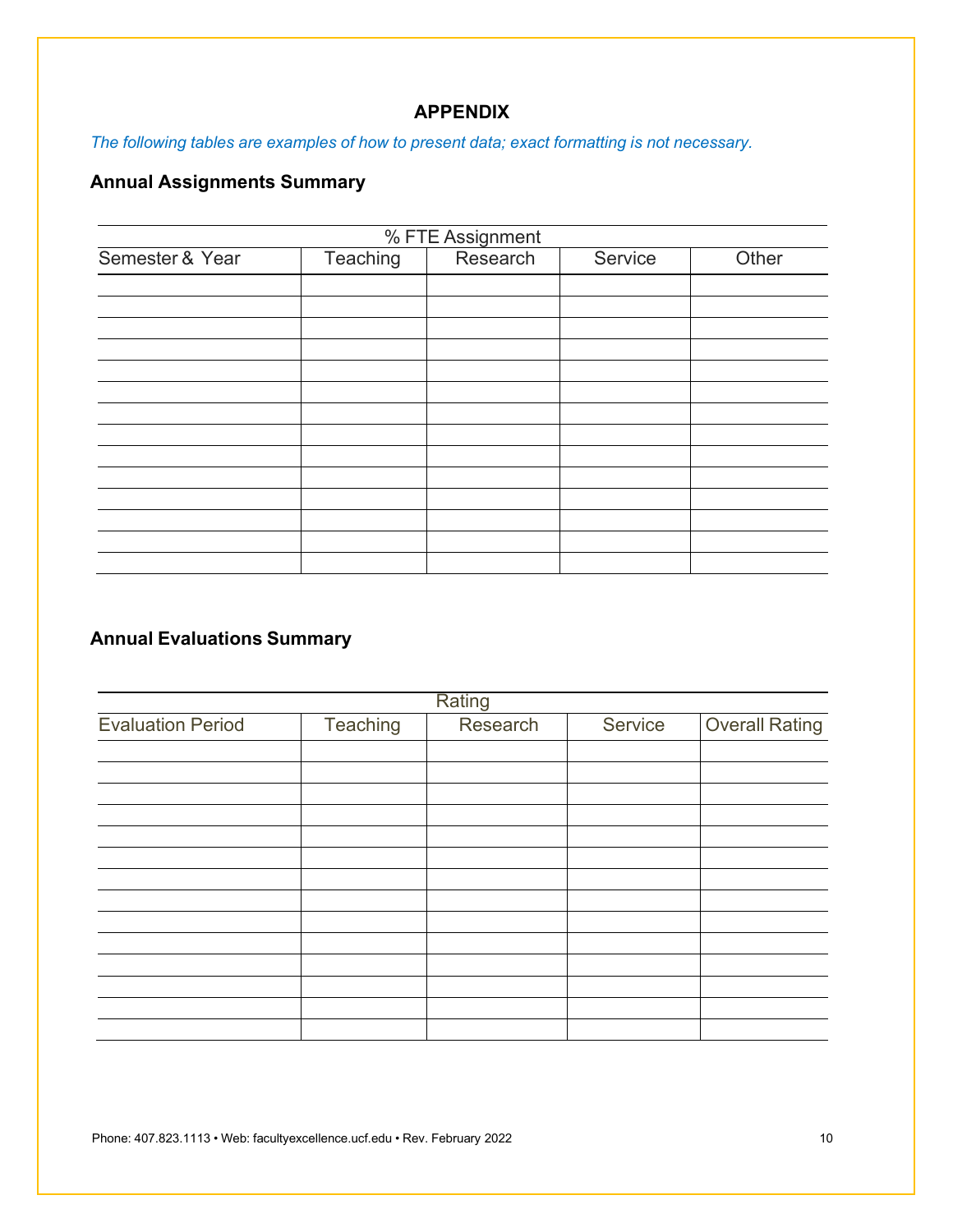### **Student Perception of Instruction**

|                          |            | Rating  |           |
|--------------------------|------------|---------|-----------|
| <b>Evaluation Period</b> | Department | College | Comments* |
|                          |            |         |           |
|                          |            |         |           |
|                          |            |         |           |
|                          |            |         |           |
|                          |            |         |           |
|                          |            |         |           |
|                          |            |         |           |
|                          |            |         |           |
|                          |            |         |           |
|                          |            |         |           |
|                          |            |         |           |
|                          |            |         |           |
|                          |            |         |           |
|                          |            |         |           |

\* If student comments are cited from a course, all comments from the course must be included.